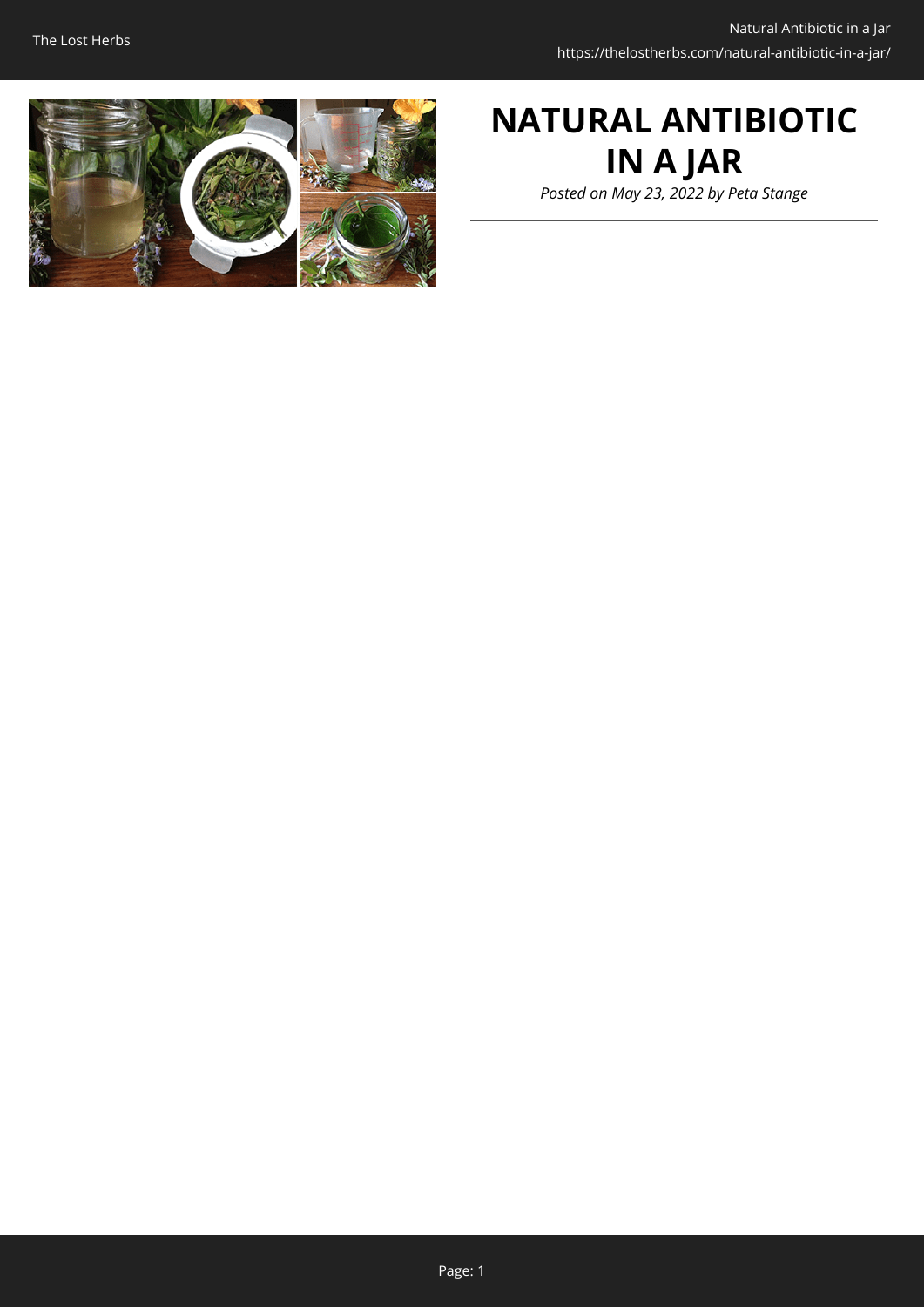Just type into any online scientific research site "antibiotic" or "antibacterial" and you will be overwhelmed by the plethora of articles. It seems like just about *any* kind of plant has some degree of anti-bacterial activity, and some are even effective against drug-resistant strains.

However, it may not be just a matter of throwing a few herbs in a jar of alcohol to soak for two weeks. There are some limitations with plant-based antibiotics; mostly with respect to knowing exactly which bacterium strain you are up against. Another issue when researching this topic is that many of the anti-bacterial studies use essential oil in a lab setting, which is fine, but what if you want to use home-grown plant matter? And what if you have no idea what type of bacterial infection you have?

The solution is to try combining a number of antibiotic "generalists"; plants that fight a wide variety of bacteria (and are relatively easy to grow!) into a tincture.

## **Types of Bacterial Infections**

[Staphylococcus aureus, Streptococcus pyogenes](https://www.verywellhealth.com/bacterial-skin-infections-1069439) and Pseudomonas are the most common bacteria responsible for skin and post-surgery infections.

An imbalance in the populations of E. coli, Salmonella, Clostridium difficile, Shigella and Campylobacter bacteria are the most common causes of [gastrointestinal infections](https://www.verywellhealth.com/bacterial-gastroenteritis-5219755).

## **Plants Which Are Effective Antibiotic Generalists**

Below is a list of plants whose antibacterial properties can be extracted in alcohol to effectively treat various types of bacterial infections.

- **Coleus (***Plectranthus spp.***)** alcohol **extract** inhibited staph, E. coli and a few other types of [drug-resistant bacteria.](https://www.mdpi.com/1420-3049/26/24/7665/htm)
- **Sage (***Salvia spp***.)** species from all over the world have proven [antibiotic](https://www.ncbi.nlm.nih.gov/pmc/articles/PMC5634728/) properties which are effectively extracted in alcohol, especially the [flowers.](https://pubmed.ncbi.nlm.nih.gov/29448760/)
- **Blessed thistle (***Cnicus benedictus***)** alcoholic flower extract is effective against a [wide range](https://www.researchgate.net/publication/26600471_The_antimicrobial_activity_of_the_Cnicus_benedictus_L_extracts) [of bacteria](https://www.researchgate.net/publication/26600471_The_antimicrobial_activity_of_the_Cnicus_benedictus_L_extracts) particularly staph and strep bacteria, including some strains that are drugresistant, and to a lesser extent, pseudomonas.
- **Hibiscus** *(Hibiscus spp.)* leaf alcoholic extracts were effective against a [wide range](https://pubmed.ncbi.nlm.nih.gov/31771271/) of bacteria, particularly [pseudomonads](https://pubmed.ncbi.nlm.nih.gov/32932699/).
- **Chrysanthemum (***Chrysanthemum spp.***)** was *[effective](https://pubmed.ncbi.nlm.nih.gov/33746281/)* against both skin and intestinal bacteria.
- **Oregano (***Origanum vulgare***)** leaves infused in room-temperature water is an effective antibiotic against staph and strep, but a boiling water infusion was found to be [ineffective](http://probotanic.com/pdf/Origano_ulje.pdf). For this reason, 80 proof or 40% alcohol is more effective than pure alcohol.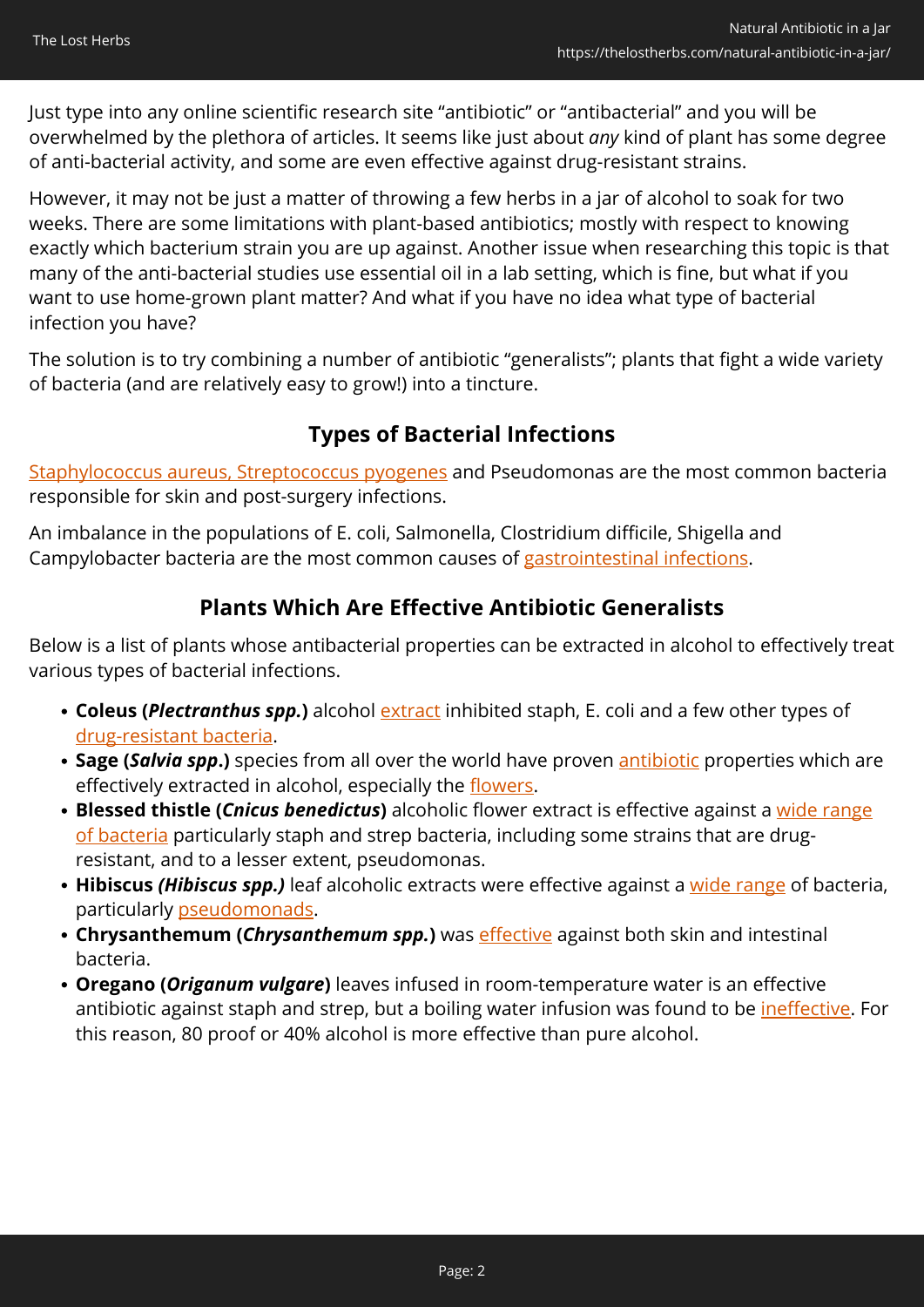- **Rosemary (***Rosmarinus officinalis***)** had a [stronger anti-bacterial](https://pubmed.ncbi.nlm.nih.gov/33248844/) effect in polar solvents (such as alcohol and vinegar) compared to its essential oil.
- Mango (*Mangifera indica*) leaves produced a stronger anti-bacterial effect in an [alcohol](https://pubmed.ncbi.nlm.nih.gov/32381828/) [extract](https://pubmed.ncbi.nlm.nih.gov/32381828/) compared to other extraction methods.
- **Wormwood (***Artemisia spp.***)** leaves are an [anti-bacterial,](https://pubmed.ncbi.nlm.nih.gov/23570523/) particularly for gram-negative bacteria including *[E. coli](https://www.frontiersin.org/articles/10.3389/fmicb.2018.02990/full)* [and](https://www.frontiersin.org/articles/10.3389/fmicb.2018.02990/full) *[E. faecalis](https://www.frontiersin.org/articles/10.3389/fmicb.2018.02990/full)*.
- **Burdock (***Arctium lappa***)** leaves [inhibited](https://meridian.allenpress.com/jfp/article/79/8/1404/173996/Antibacterial-Antibiofilm-Effect-of-Burdock) both E. coli and salmonella, as well as [Pseudomonads.](https://www.researchgate.net/publication/322368482_Antibacterial_effects_of_Arctium_lappa_and_Artemesia_absinthium_extracts_in_laboratory_conditions)
- **Barberry and Oregon grape (***Berberis spp.***)** stems, bark and roots contain **berberine**, which is an effective *antimicrobial*. Berberine is slightly more [soluble](https://www.ncbi.nlm.nih.gov/pmc/articles/PMC2974104/) in water, so it works better with dried roots in 80 proof or 40% alcohol rather than 90% or pure alcohol.
- **Goldenseal (***Hydrastis canadensis***)** also contains berberine, so extracts better in 40% alcohol. This endangered plant is now available in the US commercially, but be sure NOT to purchase wild-harvested goldenseal.

## **How To Make An Antibiotic Tincture**

Today, I am using fresh sage, hibiscus, rosemary, oregano, wormwood and barberry flowers, stems and leaves for my tincture. Whichever plants you decide to choose, in most cases, the method only changes depending on whether you are using fresh or dried herbs.

For most plants, a rough guide for a **fresh herb tincture is a 1:2 ratio**. Which means for every ounce or gram of fresh herb, you need twice as much alcohol in liquid ounces or milliliters. In this situation, you want as high a proof alcohol as possible (over 80% alcohol), since the fresh plant material will carry a lot of water.

A **dried herb tincture uses a 1:5 ratio.** For every ounce or gram of dried herbs you will need to soak them in 5 liquid ounces or milliliters of alcohol. For dried herb tinctures, a regular 80 proof or 40% alcohol such as vodka or rum will suffice.

## **Method For An Antibiotic In a Jar**

Once you have weighed out your herbs and alcohol, simply place them in a jar with the lid on and make sure to submerge all of the plant matter in the alcohol (I'm using a large hibiscus leaf).If you are using dried herbs, allow the herbs to soak for a couple of hours in the alcohol before attempting to keep them submerged with a tea strainer, small glass or scrunched up baking paper.Place it in the fridge so that you remember to agitate it every day.

As for the length of time, most of the extraction will be completed within the first week, whereas roots, bark, seeds and nuts will require a second week. Then the mix can be strained and stored in a dark, cool location for up to a year.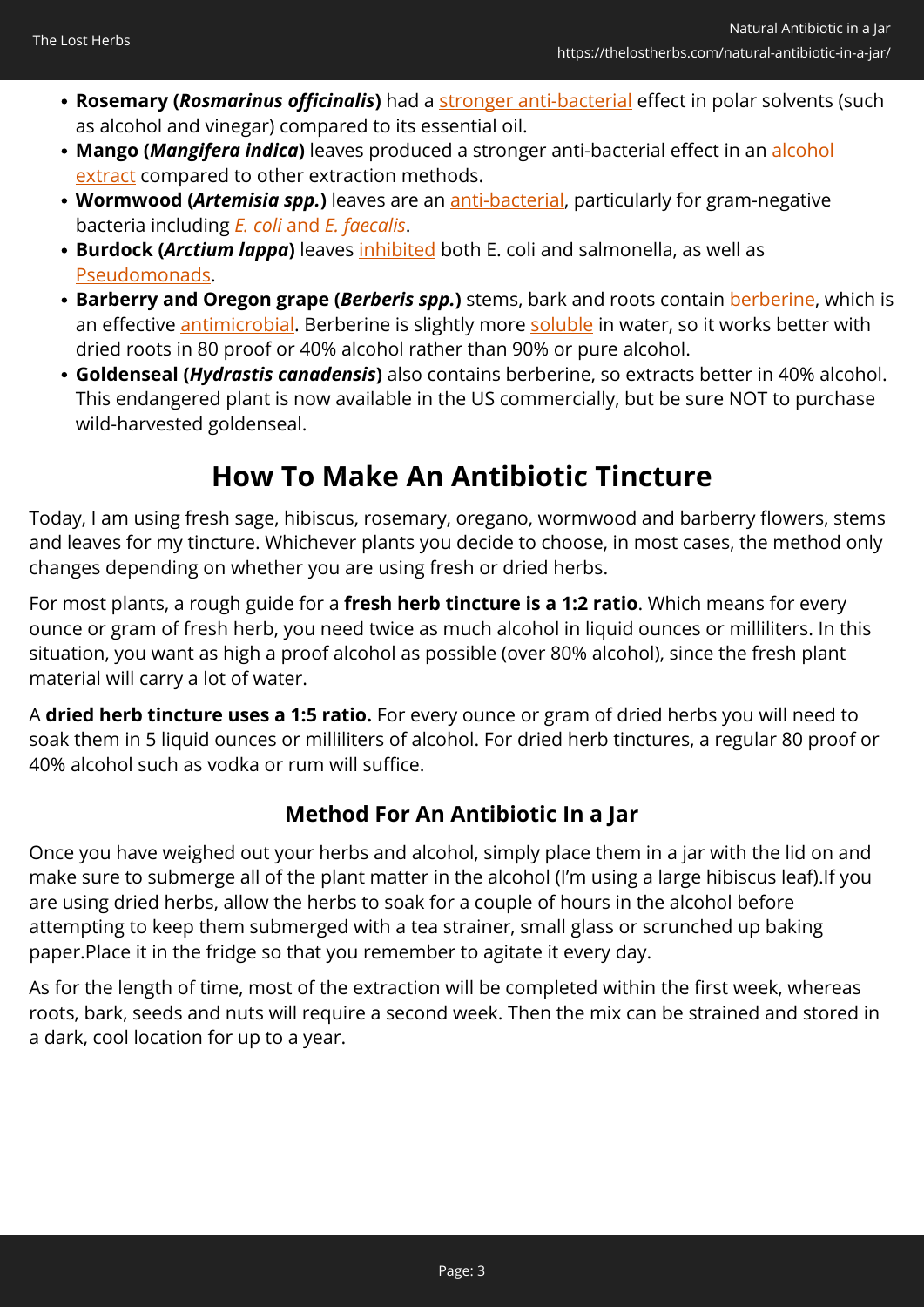#### **Dosage**

Take one teaspoon per day.

Continue taking one teaspoon for 1 – 2 weeks after symptoms have disappeared.

#### **Conclusion**

So, depending on [which bacteria](https://www.frontiersin.org/files/Articles/399717/fmicb-09-02990-HTML/image_m/fmicb-09-02990-t003.jpg) you are targeting, it might *actually* be as easy as throwing a few particular herbs into a jar of alcohol after all!

Just remember the ratios and you are good to go.

#### **You may also like:**

**[7 Natural Remedies for Fibromyalgia Pain](https://thelostherbs.com/7-natural-remedies-for-fibromyalgia-pain/)**

**[The Only 4 Antibiotics People Should Stockpile](https://hop.clickbank.net/?affiliate=easycellar&vendor=homedoc&tid=C02NaturalAntibioticJarHMD)** (Video)

**[DIY Painkilling Extract From a Pineapple](https://thelostherbs.com/diy-painkilling-extract-from-a-pineapple/)**

**[10 Natural Antibiotics You Can Find in Your Garden](https://thelostherbs.com/10-natural-antibiotics-you-can-find-in-your-garden/)**

**[How to Make an Antihistamine Balm for Natural Allergy Relief](https://thelostherbs.com/how-to-make-an-antihistamine-balm-for-natural-allergy-relief/)**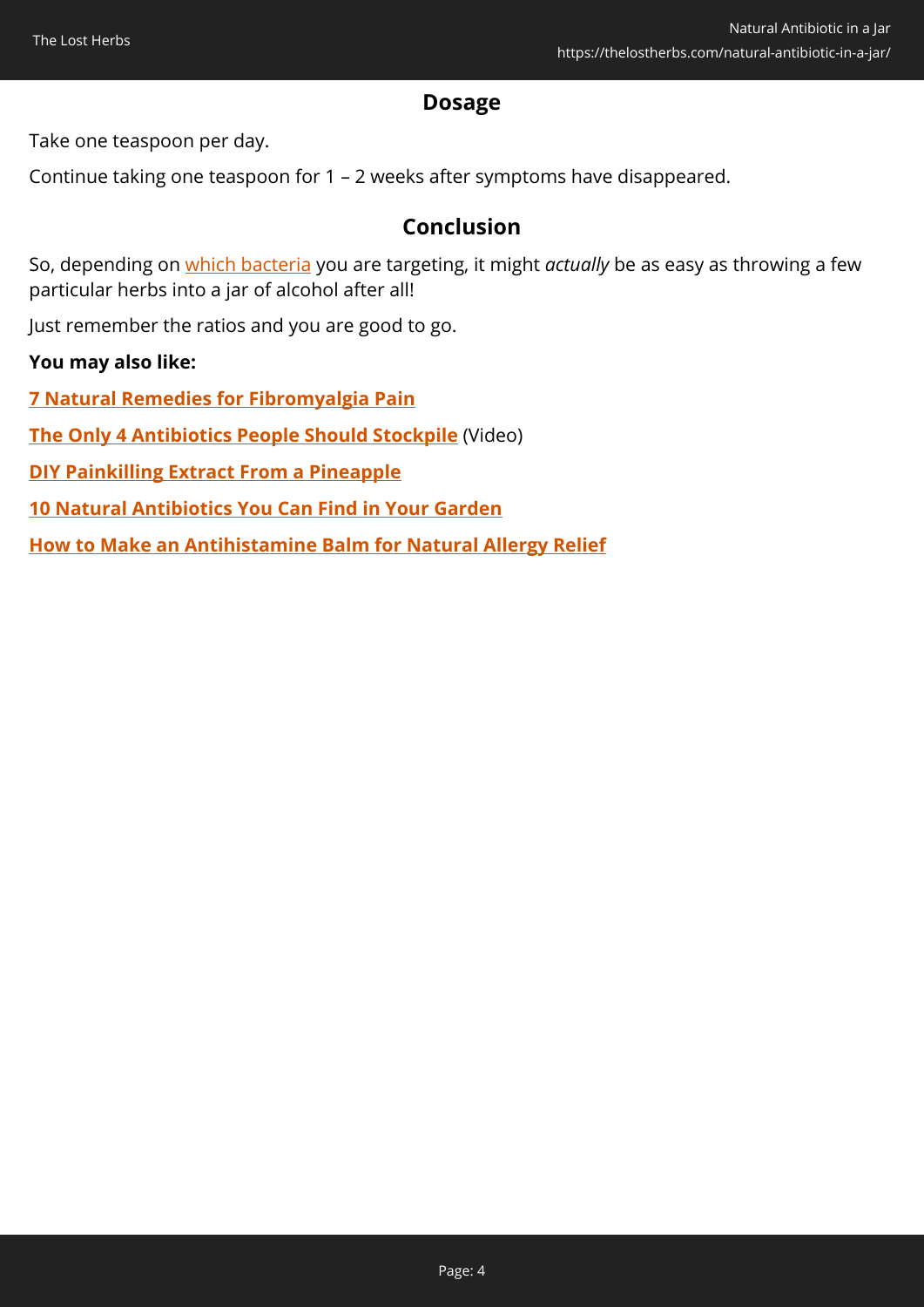## **Comments**



**Donna Ylhainen** – 2022-06-03 07:14:04 I get UTI infections . What could I use for that?

**Art** – 2022-06-01 17:18:18 Never mind. I reread it and says it can be stored up to a year!





#### **The Lost Herbs** – 2022-05-31 13:12:35

Hi Valerie F, Here is a list of herbs that are safe for kids:

https://theherbalacademy.com/choosing-safe-herbs-for-your-kids/ You can also make nonalcoholic extracts. To make your non-alcoholic extracts, just substitute the alcohol called for in any extract recipe with three parts food-grade liquid glycerin and one part water. Stir the two ingredients together until well combined. Then, proceed with the recipe as usual. You can also use vinegar:

https://thelostherbs.com/how-to-make-a-tincture-using-apple-cider-vinegar-instead-of-alcohol/ Many blessings and good health!



#### **The Lost Herbs** – 2022-05-31 13:11:57

Hi Mary, To make your non-alcoholic extracts, just substitute the alcohol called for in any extract recipe with three parts food-grade liquid glycerin and one part water. Stir the two ingredients together until well combined. Then, proceed with the recipe as usual. You can also use vinegar:

https://thelostherbs.com/how-to-make-a-tincture-using-apple-cider-vinegar-instead-of-alcohol/ Many blessings and good health!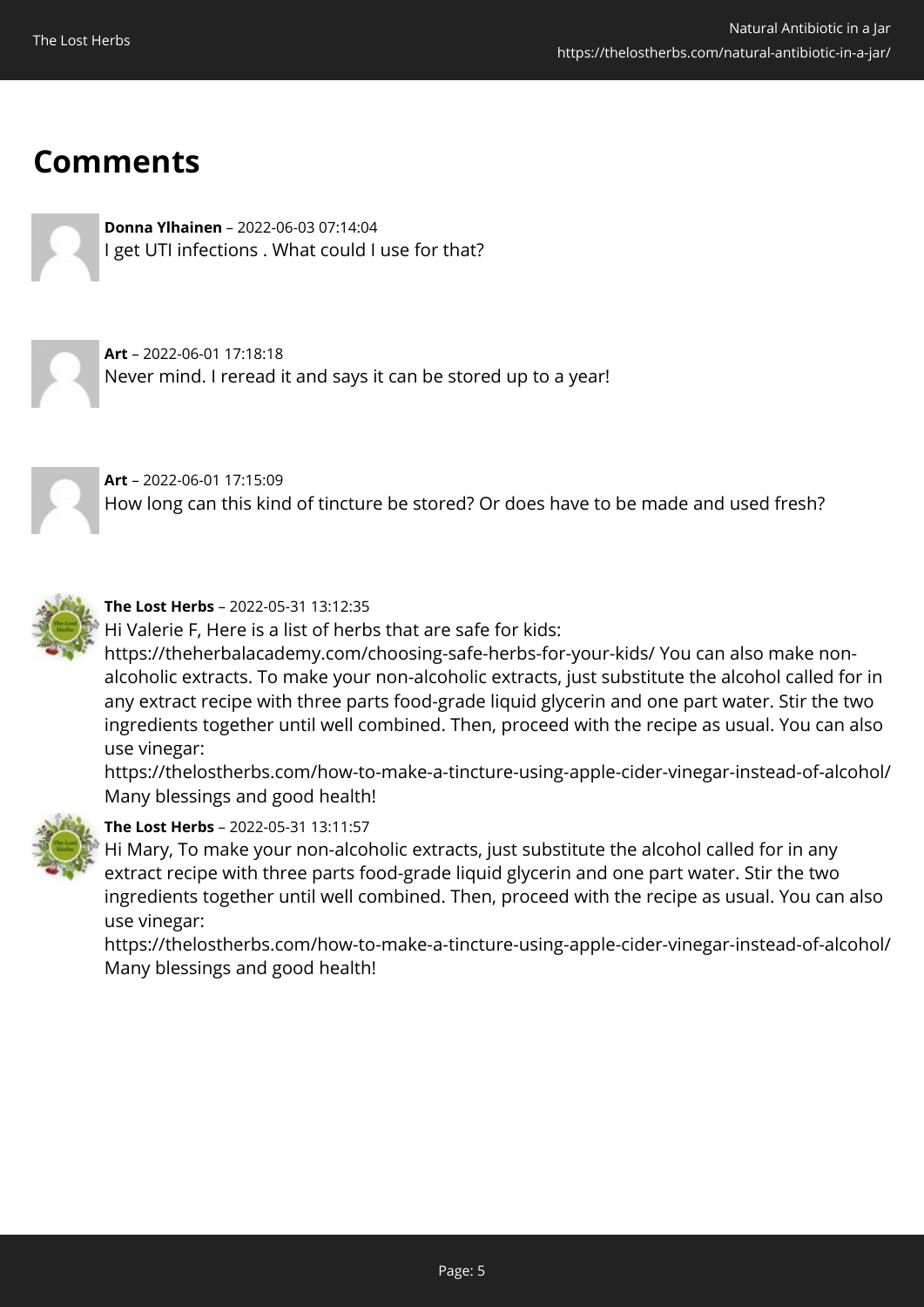

**Candace** – 2022-05-26 06:30:28 Mullein and garlic also works great for rash due to poison ivy contact.

**Mary** – 2022-05-24 16:34:58 What if you are an alcoholic. Is there another wat to make the tincyure

**Valerie F** – 2022-05-24 13:53:33 Stupid question here but how would OR would you be able to give this to kids?



**Angela** – 2022-05-24 11:01:00 Thank you Carol.



**Andrea** – 2022-05-24 08:34:52 I see the ratio to make the herb tincture. Can you tell us specifically the amount of each type of herb that you used?



**Abdul** – 2022-05-24 07:12:49 They say garlic oil is good for ear pain and infection.



**Sandra Boaz** – 2022-05-24 06:16:57 Excellent !!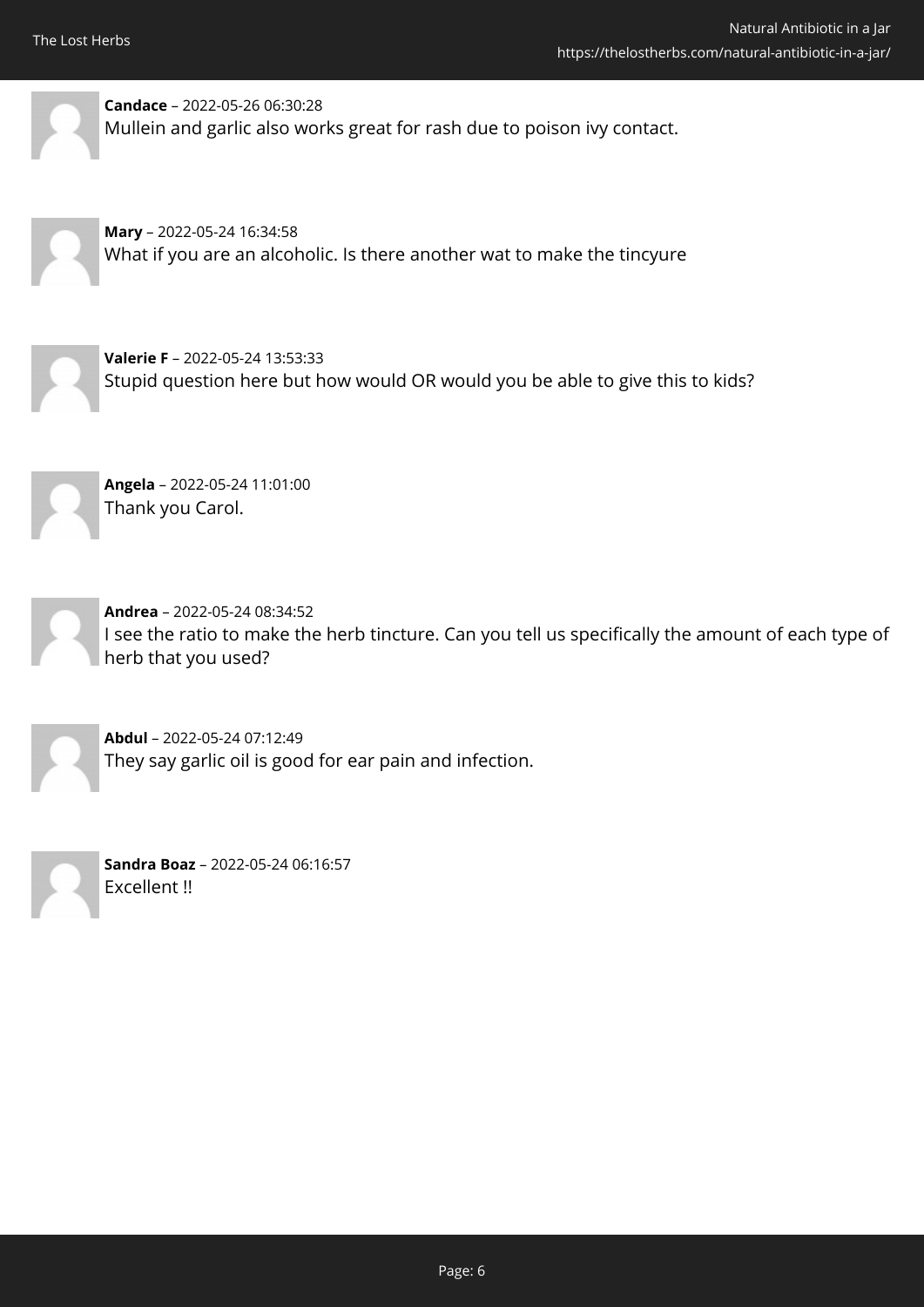

**Anita Baker** – 2022-05-24 05:28:06 Vodka is good. I've used it with great success.



#### **Stephanie** – 2022-05-23 22:57:19

The author stated, "regular 80 proof or 40% alcohol such as vodka or rum will suffice." Hope this helped answer your question.



#### **Stephanie** – 2022-05-23 22:54:54

The author commented stated "regular 80 proof or 40% alcohol such as vodka or rum will suffice." I hope this answered your question.



**Kayla** – 2022-05-23 21:57:56 I always use Vodka



**Carol L** – 2022-05-23 18:22:42

This does not require refrigeration, so I'd put it in a sunny window: the warmth of the sun will help 'tincture' it a bit faster. Just try to remember to mix it up daily. This helps the herbs all get mixed into the alcohol which prevents mold from forming.



**Carol L** – 2022-05-23 18:19:07 Usually vodka is used due to its lack of flavor. But you can use any high proof ( 190 is good) alcohol